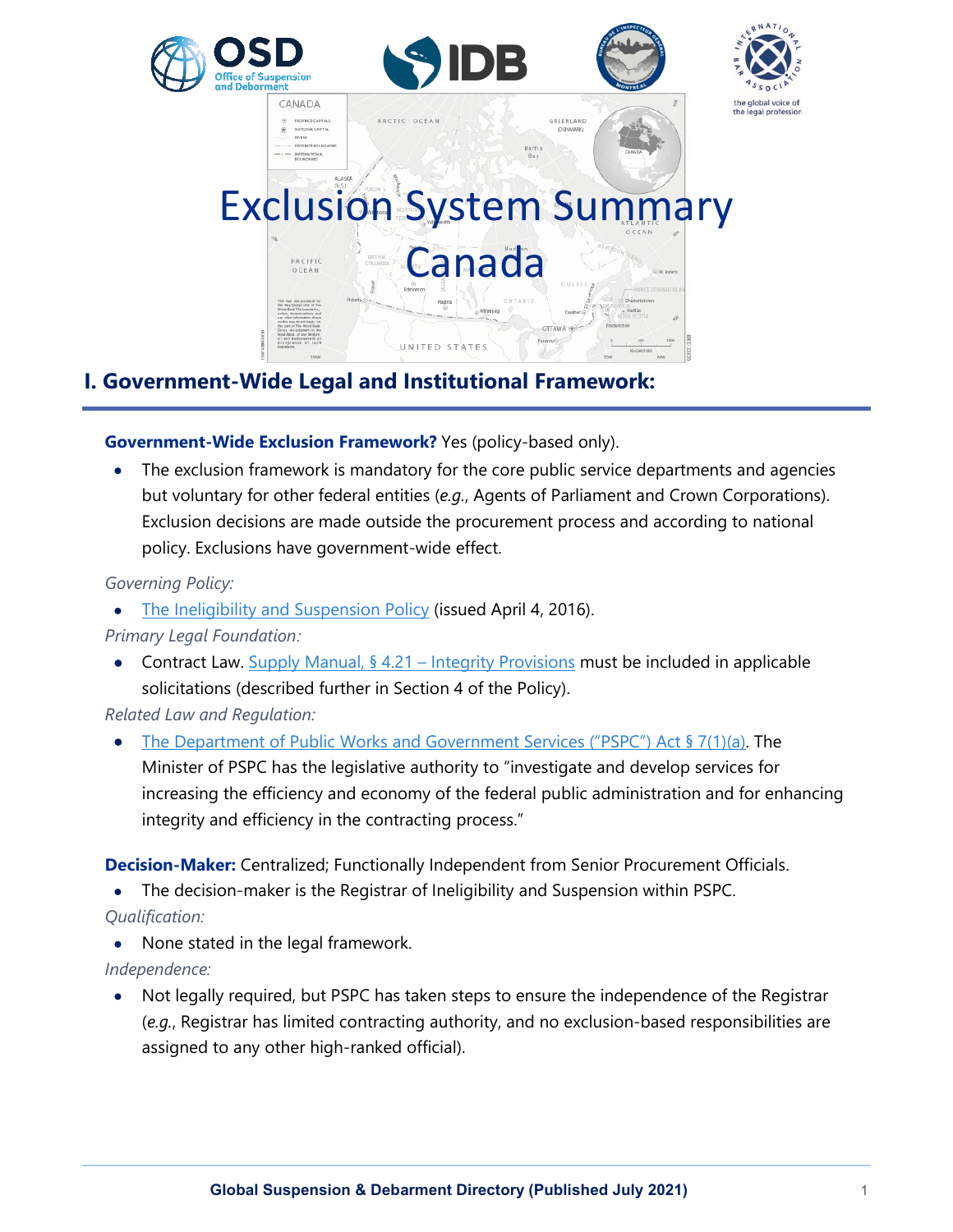# **II. Functioning and Enforcement of the Government-Wide Exclusion System:**

#### **General Provisions:**

*Type of Procedures:* Administrative.

*Decision Deadline:* No stated deadline for decision-maker to make a final determination. *Provisional Exclusions:* Yes. A supplier can be suspended for up to 18 months if charged with (or admits guilt of) a listed offense. The suspension can be extended pending final disposition of the charges. If the supplier is convicted, the Registrar will make a final determination of ineligibility.

**Commencement of Proceedings:** Ability to Initiate an Exclusion Proceeding.

- The Registrar cannot initiate a proceeding without a referral from PSPC.
- PSPC may make referrals upon its own initiative or upon receiving a request from a supplier or contracting authority.

#### **Notice Requirements & Opportunity to be Heard:** Yes & Yes.

#### *Notice of Proceedings:*

- Suppliers receive notice of proceedings when:
	- o The decision-maker decides that grounds exist to initiate a review;
	- o The exclusion, including any provisional exclusions or suspensions, becomes effective.
- Notice of proceedings must contain the grounds for exclusion.
- Decision-maker must make reasoning available to the supplier (not to the public).

#### *Opportunity to be Heard:*

- Suppliers are entitled to respond to the decision-maker and may:
	- o Make a written submission to the decision-maker.
	- o Present evidence to the decision-maker.

#### **Appellate Review of Exclusion Decisions:** Yes.

*Nature and Forum of Review:* Administrative and Judicial.

- Judicial review of a decision of the Registrar.
- Administrative review of a determination of ineligibility based on the supplier's affiliation with the convicted party (*i.e.*, whether the supplier directed, influenced, authorized, assented to, acquiesced in, or participated in the offence(s) of which its Affiliate was convicted).

*Means Available to the Supplier:* As part of appellate review, suppliers may:

- Make a written submission to the appellate body.
- Request an in-person hearing with the appellate body (judicial review).

*Duration of Appeal Process:* Not known.

**Legal Representation:** A supplier **may** be represented by counsel.

#### **Subsequent Modification of Exclusion Decision:** Yes.

- A supplier may at any time request to have its ineligibility period reduced through an Administrative Agreement.
- The supplier must demonstrate that it cooperated with law enforcement authorities or has undertaken remedial actions to address the wrongdoing.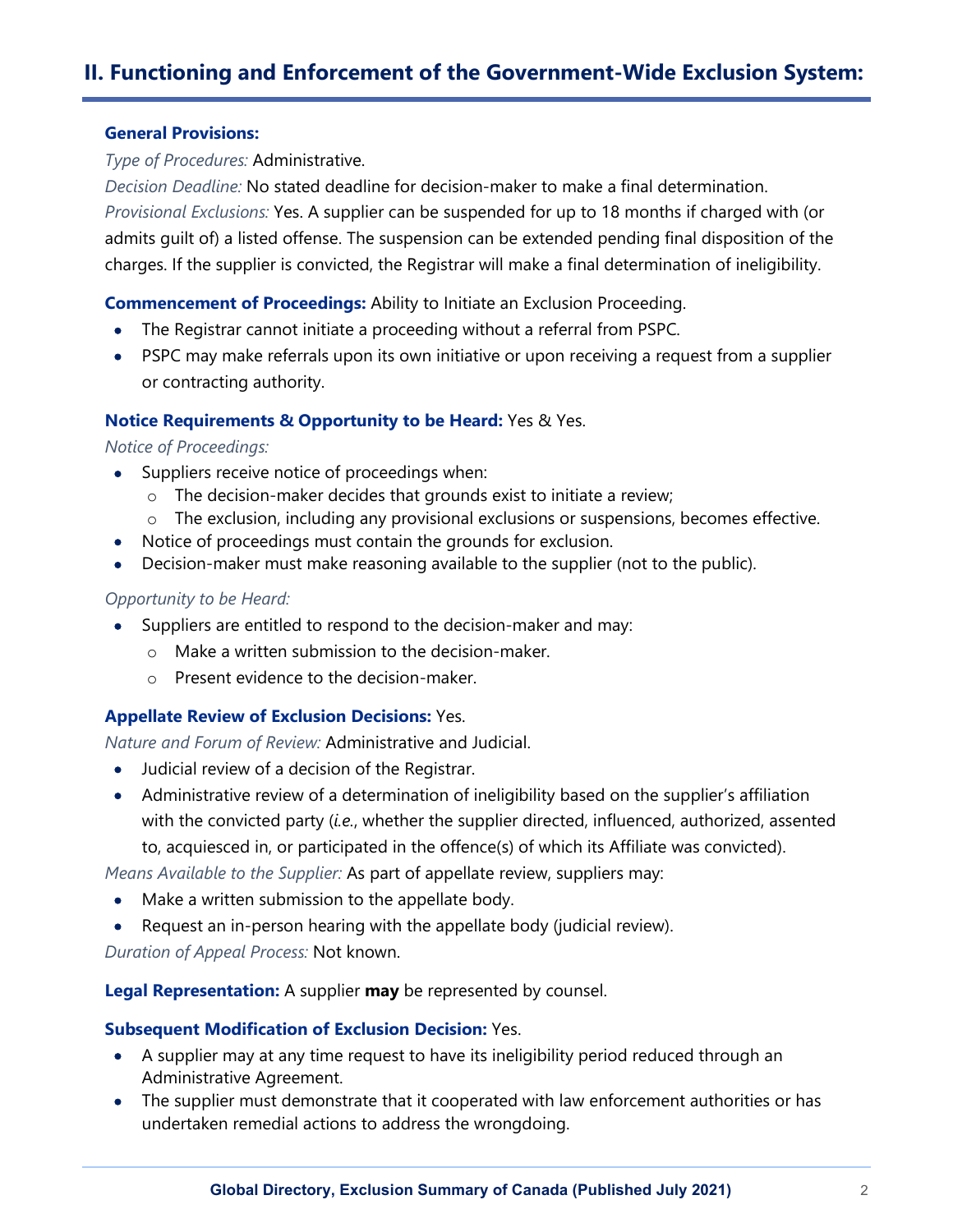# **III. Substantive Grounds for Government-Wide Exclusion:**

#### **Automatic Exclusion:** Yes.

Based on a supplier's conviction in the past three years for the following:

- Corruption-related offences;
- Bribery (including foreign public officials);
- Fraud;
- Collusion and/or infringing competition;
- Money laundering;
- Tax-related offenses:
- Criminal breach of contract;
- Organized crime-related offences;
- Trafficking in controlled substances;
- Lobbying violations;
- Subcontracting with an ineligible first-tier subcontractor.

#### **Discretionary Exclusion:** Yes.

- Being charged with a listed offence (provisional exclusion only);
- Breaching any term of an Administrative Agreement; or
- Based on the conviction of a supplier's affiliate within the past three years for the following and, in the decision-maker's opinion, the supplier directed, influenced, authorized, assented to, acquiesced in, or participated in the offence:
	- o Corruption-related offences;
	- o Bribery (including of foreign public officials);
	- o Fraud;
	- o Collusion and/or infringing competition;
	- o Money laundering;
	- o Tax-related offenses.

**Exclusion based on Bankruptcy and Cross-Debarment:** Canada does **not** exclude suppliers based on Bankruptcy, Insolvency, or Debarments imposed by other jurisdictions.

## **IV. Scope and Effect of Government-Wide Exclusion:**

#### **Types of Excluded Suppliers:**

• Individuals and Corporations.

#### **Scope of Exclusion:**

*Extension to other Government Agencies:*

- Exclusions prohibit suppliers from contracting with all departments and agencies within the Government of Canada (federal level).
- Adoption of the Integrity Regime is voluntary for federal entities outside of the core public service (*e.g.*, Crown Corporations).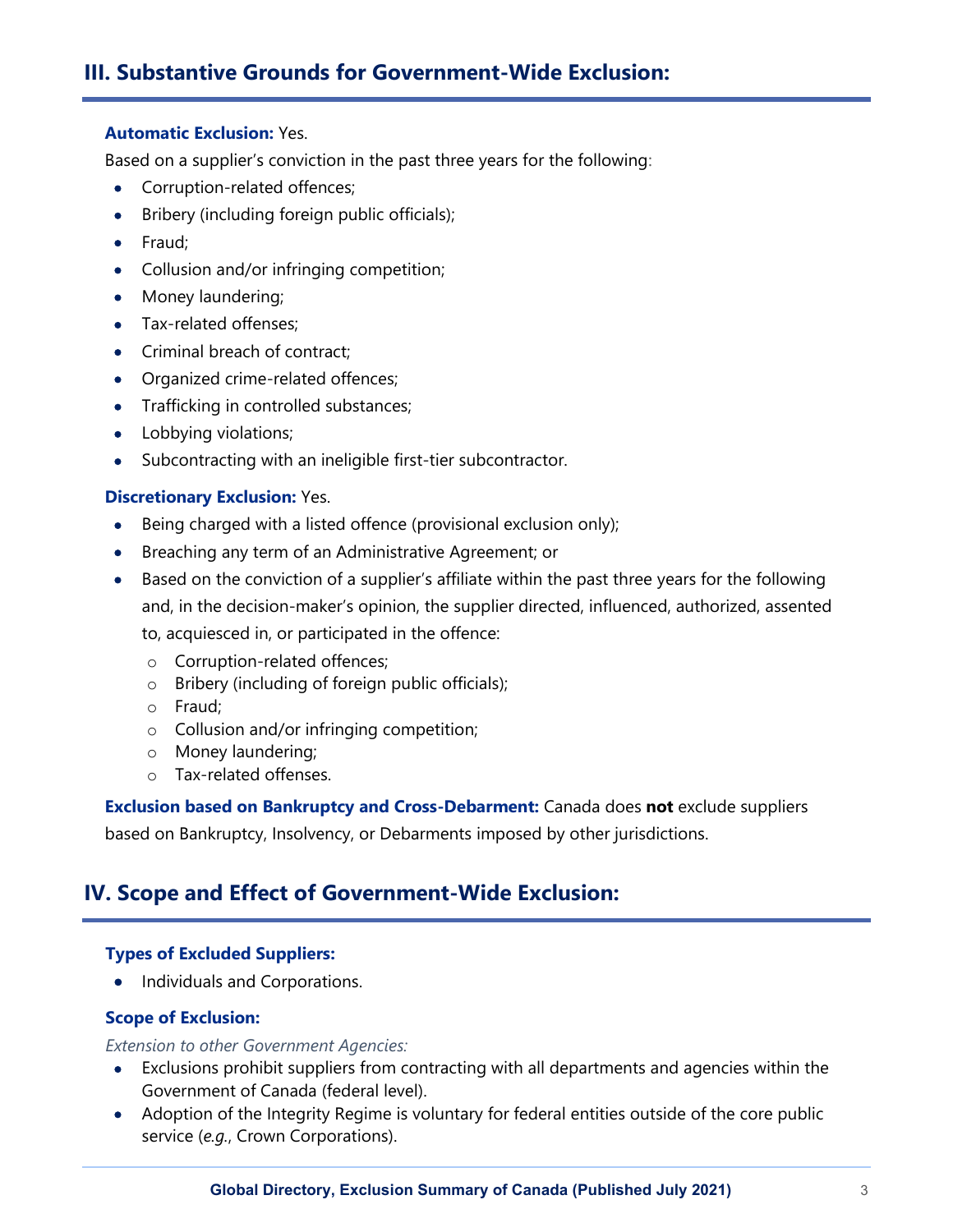- Exclusions do **not** automatically extend to subnational governments.
- No known countries or international organizations that automatically recognize and apply exclusions from Canada.

#### *Effect on Ongoing Contracts:*

- Ongoing contracts are **not** automatically cancelled; the contracting authority has discretion to terminate ongoing contracts as a business decision.
- Subsequent modifications to ongoing contracts are **not** affected by a supplier's exclusion.

## *Effect on Subcontracting:*

• Excluded supplier **cannot** serve as a first-tier subcontractor except to provide commercially available "off-the-shelf" goods.

#### *Effect on Excluded Individuals:*

- Excluded individuals **must not** be employed by a corporate supplier as a **senior manager** or **corporate director**.
- Exclusion **may** extend to companies controlled by the excluded individual.

## *Tailoring Exclusion:*

• No option to tailor the exclusion to certain divisions, operating units, or business lines within a corporate supplier.

## **Effect on Affiliates:**

#### *Corporate Affiliates:*

- Exclusion **may** apply to affiliated companies (controlling, controlled, under common control) if it is determined that the affiliate directed, influenced, authorized, assented to, acquiesced in, or participated in the offense.
- Affiliated companies must be given an opportunity to contest the action.

## *Extension to Affiliated Individuals:*

- Exclusion of a corporate supplier **may** extend to individuals that own or control the supplier and executive officers.
- Affiliated individuals **must** be given an opportunity to contest the action.

#### **Duration of Exclusions:**

#### *Duration Specified in Legal Framework:*

• Ten years, possibly reduced by five years in specific circumstances.

#### *Duration Depends on Applicable Exclusion Ground?*

• Yes. In a limited number of instances, a supplier may be excluded indefinitely.

#### *Discretion to Deviate?*

• No. The decision-maker does not have discretion to deviate from the duration specified in the legal framework.